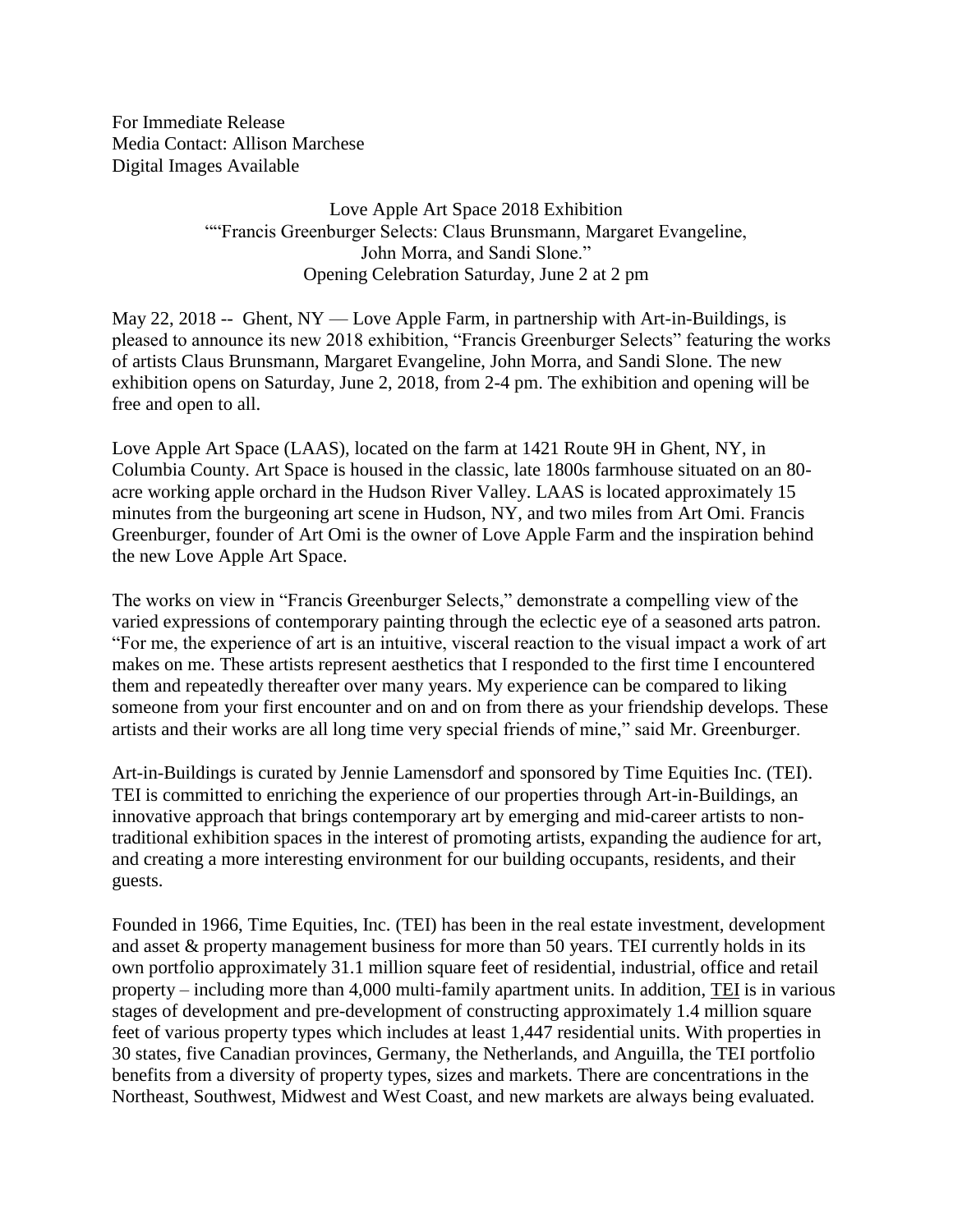For more information about Love Apple Farm and Love Apple Art Space, please visit: [www.loveapplefarm.com](https://urldefense.proofpoint.com/v2/url?u=http-3A__www.loveapplefarm.com&d=DwMFaQ&c=euGZstcaTDllvimEN8b7jXrwqOf-v5A_CdpgnVfiiMM&r=IDAK6-KcC1glUt3LI3jXYcbsUMSI2q_K6vsRnhNmLr0&m=CdPfsJz841ogf1QVcYabdYaJ12U35bkZkGxVI-VAuYE&s=AG7ZcQ3v7cY2YaF83grHvyeMBNDs3tATD-ZhZhld7UQ&e=) or call 518-828-5048 or email [info@loveapplefarm.com.](mailto:info@loveapplefarm.com) Please visit us on Facebook.

## **Artists Bios**

**Claus Brunsmann** - Brunsmann is a German painter who studied at the Düsseldorf Academy of Fine Arts with Prof. Markus Lüpertz, Prof. Gotthard Graubner and Prof. Jannis Kounellis, MA. He lives and works in Berlin. Brunsmann's pictures have a feeling of free material and gestural abstraction. They transmit, with great energy and a particular aesthetic elegance, subjective emotional charge as well as images full of values linked to sublimated and distorted memories of nature. His work was shown in exhibitions in Europe, the US, and China.

**Margaret Evangeline** - Born in Baton Rouge, Louisiana in 1943, Margaret Evangeline is a contemporary painter, sculptor, and installation artist who lives and works in New York City and Chatham. Evangeline has long experimented with aesthetically resistant material. Her primal batterings of form result in a surprisingly feminine voice, attuned to simplicity at the service of complex social and psychic concerns. Evangeline says she depends upon "the little thing that ruins it" to keep an artwork alive. She is perhaps best known for her use of gunshot and mirror polished stainless steel.

**John Morra** (born 1962) grew up in Southern California. He received his B.A. in English from Westmont college in 1985; in 1987 he earned a BFA from the University of California, Santa Barbara, and in 1991 he graduated from The New York Academy of Art with an M.F.A. He has shown extensively in New York and California and currently lives in Stuyvesant, NY with his wife, Isabelle Bosquet-Morra, a floral designer.

He is mostly known for his still life paintings, particularly his "MERTZ" series, which combines junk, machine parts, and kitchen appliances into a kind of cityscape-still life hybrid. He also enjoys paying homage to 18th century French and Spanish still life traditions, particularly Chardin and Meléndez. His other activities include landscape, portraits, and figures. He teaches part-time at the Grand Central Academy of Art in New York City.

**Sandi Slone** — Even though Sandi Slone has often worked with oversized brushes—an early series of elegant abstract paintings made with large brooms established her reputation as a young painter — she long has had a predilection for intimate gestures and unexpected incidents that signal her preoccupation with visual strategies as metaphors for everything from the materiality and sensuousness of color, light and space to the state of our fraught planet. There has always been a sense of the hand, of calligraphic gestures and shapes that investigate the language of contemporary abstraction with its wide-ranging references as much as do her choreographed fullbody sweeps and thick transparent pours that added to the conversation around modernist painting and what came after.

Slone's work has been widely exhibited internationally since the 70s in museum solo and group shows, including the Institute of Contemporary Art, Boston, the Museum of Fine Arts, Boston,